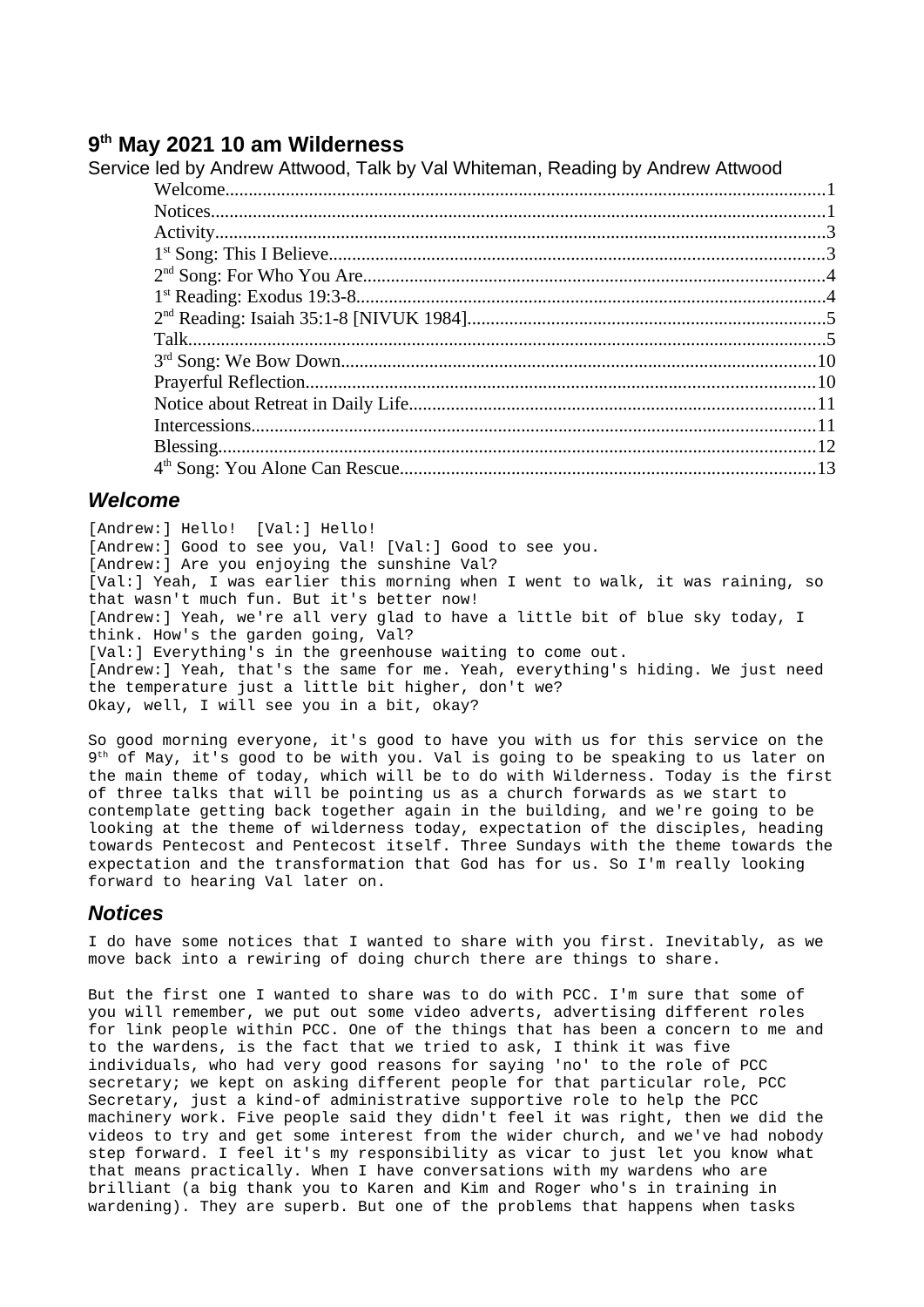aren't shared around wider, is that progress slows down because we get snagged up with multiple jobs and we become the conduit for everything to be done and said. It holds up effective progress. I really want to make an appeal to the church, to share in the task of leadership. We need a PCC secretary, so could you please get in touch with myself or Kim or Karen, if something in you just wants to find out a bit more about that, because you will make the leadership of this church markedly better by helping the rest of us lead well, if you can do your bit. So that's PCC secretary: I really would like to hear from someone on that to help us out.

The second notice is a video. And this is Charlie who's just going to give us a bit of a, kind of get up to speed thing with regards to what it's going to be like, with regards to streaming, live streaming when we're back in the building. So let's hear from Charlie.

[Charlie Palmer:] Hi everyone, my name is Charlie Palmer, and I'm the safeguarding officer for St John's. I want to talk to you about showing your image on the screen in church, and on YouTube, when we start live-streaming services from church. I'm sure we're all looking forward to our first services back in church at the end of May. The 10am and 6pm services at Warwick Road will be live-streamed from church and available on YouTube, just like the Zoom services have been. Live-streaming from church brings the possibility that you might appear on screen if you're attending one of these services. We can't show your face without permission, and some may not wish their picture to be shown. We need to take care to make sure that everyone knows about this, and has the opportunity to say 'no' to being filmed. We will be asking everyone to sign a consent form. The form includes the option to record a 'no-film' choice. Denise will be emailing the form to you. The forms are confidential. They're returned to me, and I'll keep them safe with the church safeguarding records. When you come into church for the 10am or 6pm services, you will see a filming reminder. There will be 'no-film' zones in church, where you can sit if you don't want your picture shown. There will also be consent forms available if you miss the email circulation. If you have any concerns or want to know more, please contact me. My contact details are in the May newsletter. And watch out for the email from Denise, with the consent form. Thank you.

[Andrew:] Thank you Charlie, so do follow that up, folks, particularly when you get your email from Denise about consent, that's just kind of learning how we do church now that we're streaming, back in the building at some point.

The final piece of information that I wanted to share was to do with another communication that's going to come out to you very soon, this week. I've been meeting with what I'm calling co-leaders, people who are helping me with discernment of where the church should go co-leading into into the future, just discerning what we think God's voice is for our direction and for the way in which we should do things. We've co-authored a letter that we're going to be sending out to you, very promptly in the next day or so, describing in some detail what we think we need to be doing as we head back to the church building at 10am Warwick Road. The information will be communicated wider than that of course, so that everybody knows, but it's just to give you a bit of a flavour as to what we think God is saying, and what to expect when we go back, because our expectation is that the services, the time together, is going to feel different and be different. So just for your information, my co-leaders who've co-authored this letter with me include Kim, Karen, Roger Homes, Jane Garsed, Michelle Harris, and Lindsey Attwood, and we are of one heart and mind on the way in which we think we need to move forward, which is going to feel different to how it was before lockdown. Could you please have a good read of the letter, it will start to prepare your heart, and it will also give you a way in to this call into the season of prayer, that is a big emphasis in the letter. I'll tell you a little bit more about that later on in the service too.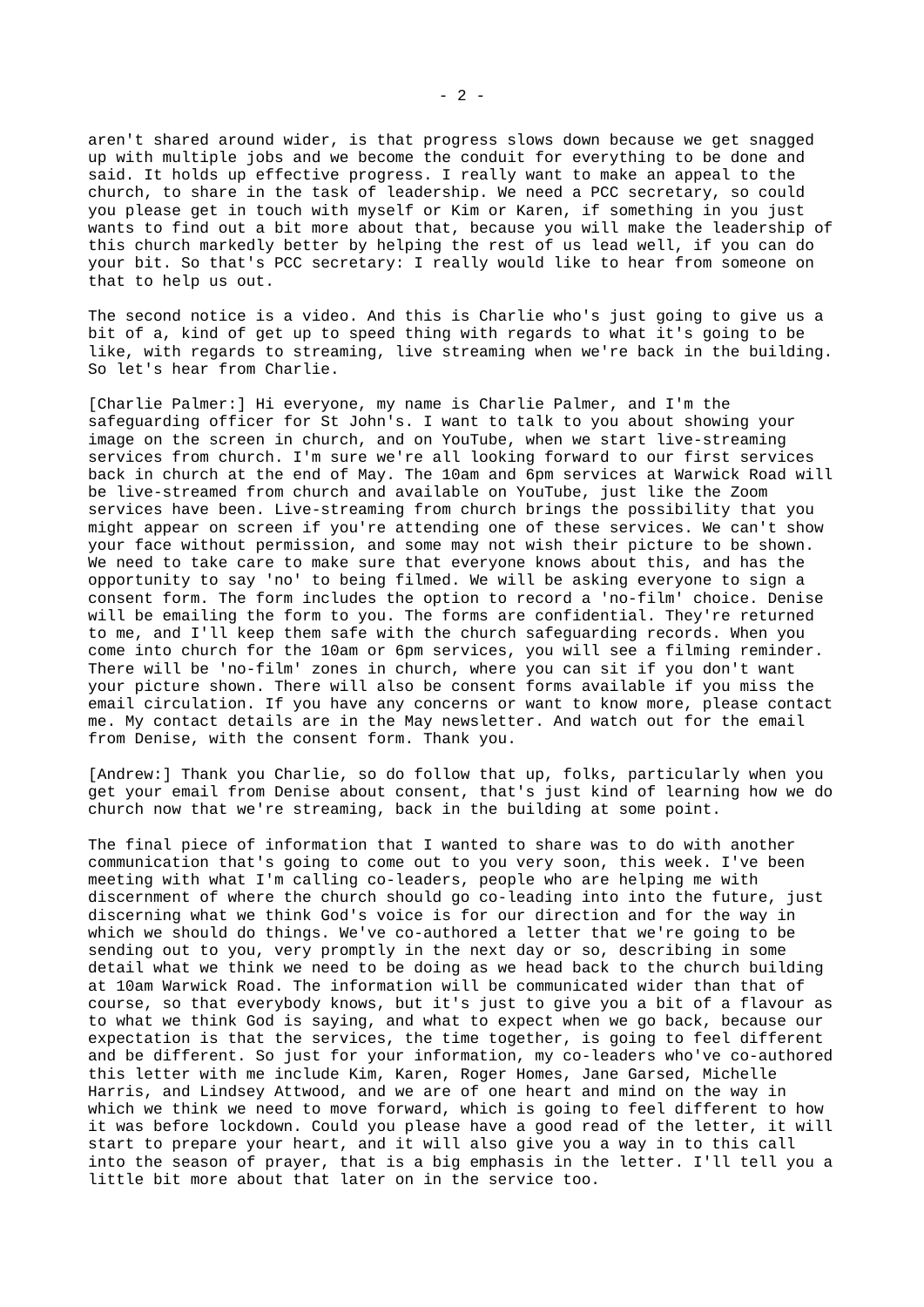I will also explain in some days to come, how people can sign in with regards to the services from May 30th through to the end of October because we need to negotiate that in terms of numbers. We'll tell you more about that in the next Sunday and via email.

## <span id="page-2-1"></span>*Activity*

I think that's all of my notices. So let's just have a pause for now, and we'll get ourselves ready to engage with God. Let's just be quiet for a moment.

Just in an attitude of prayer, aware that God is with us, I just want you to imagine yourself very clothed, perhaps with your thickest, heaviest clothes on: a thick jumper, a thick coat, maybe a scarf and a hat. And just imagine yourself all wrapped up and even encumbered with all that you are wearing: just picture yourself like that for a moment.

And now imagine moving into a new season where God speaks to us, and He wants us to begin to lay down what we are wearing and what we're carrying. Can I just encourage you in your mind to begin to, if you like, undress of those things: take your hat and scarf and coat off. And consider those things, your concerns for the past, for the present and even the future, just begin in the presence of God, just to lay down the past, lay down the heaviness of the past and the present, and just undress, if you like, from even concerns about the future.

Holy Spirit would You help us just to lay things down.

Just a moment of quiet.

And as we lay those things down, what remains is simpler. I just want you to bring your simple self and only yourself to God now, no baggage. Keep all those other thoughts at bay, and just bring your simple self, simply dressed, only yourself, to God right now.

This is all that God wants. And He doesn't need you to bring any of your other things, and all that other baggage can be discarded and left. Let me pray before we sing.

Father God, as You lead us forward, would You help us to let go and just walk towards You, as we are. Would You touch us by Your Holy Spirit. And would You give us freedom to simply come to You, without questions, without some of the big concerns that weigh us down, without history dragging us down. Would You fill us again, Holy Spirit, so that with a lighter heart and empty hands we can worship You. In Jesus' name. Amen.

So now we sing.

## <span id="page-2-0"></span>*1 st Song: This I Believe*

1. Our Father everlasting The all-creating One, God Almighty, Through Your Holy Spirit, Conceiving Christ the Son, Jesus our Saviour.

*Chorus 1:* I believe in God our Father, I believe in Christ the Son, I believe in the Holy Spirit, Our God is three in One. I believe in the resurrection, That we will rise again, For I believe In the Name of Jesus.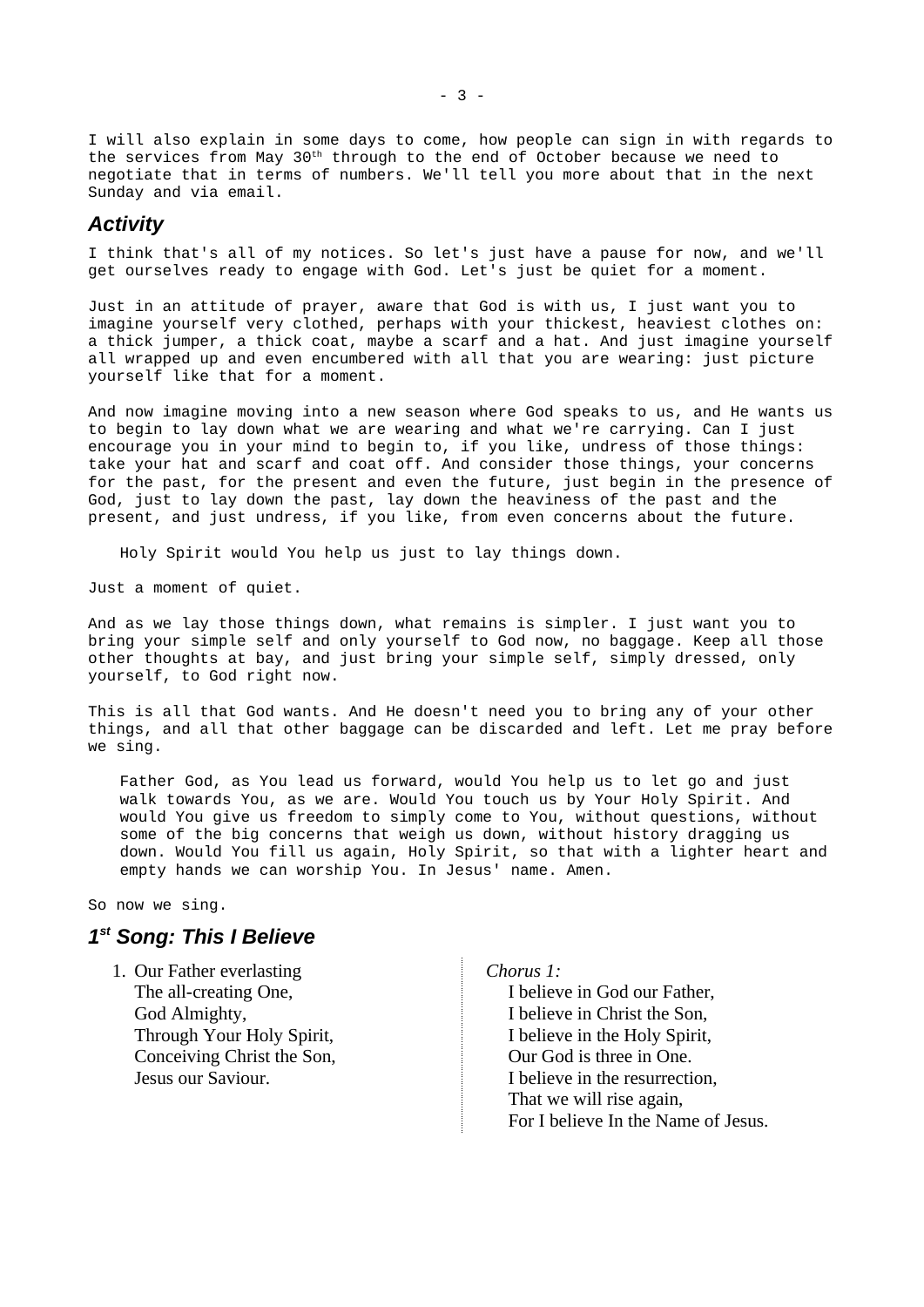2. Our Judge and our Defender Suffered and crucified. Forgiveness is in You. Descended into darkness, You rose in glorious life, Forever seated high.

*Chorus 1*

*Bridge:* I believe in You; I believe You rose again; I believe that Jesus Christ is Lord.

*Repeat bridge*

*Repeat chorus 1*

*Chorus 2:* I believe in life eternal, I believe in the virgin birth, I believe in the saints' communion And in Your holy Church. I believe in the resurrection When Jesus comes again For I believe in the Name of Jesus, For I believe in the Name of Jesus.

# <span id="page-3-1"></span>*2 nd Song: For Who You Are*

| Verse                                                                               |                                                    |       |
|-------------------------------------------------------------------------------------|----------------------------------------------------|-------|
| Standing here in Your presence                                                      | Repeat verse                                       |       |
| Thinking of the good things You have done,                                          |                                                    |       |
| Waiting here patiently                                                              | Chorus $x$ 2                                       |       |
| Just to hear Your still small voice I hear.                                         |                                                    |       |
| Calling, righteous, faithful till the end,<br>Saviour, healer, redeemer and friend. | Bridge:<br>My soul's secure,<br>Your promise sure, | $x_3$ |
| Chorus:                                                                             | Your love endures always.                          |       |
| I will worship You for who You are, $x$ 3<br>Jesus.                                 | Chorus x 2                                         |       |

## [Andrew:]

Lord Jesus, would You help us to focus on You, to worship You, and also to hear You, especially now as we hear Your written word. Amen.

## <span id="page-3-0"></span>*1 st Reading: Exodus 19:3-8*

3 Then Moses went up to God, and the LORD called to him from the mountain and said, 'This is what you are to say to the descendants of Jacob and what you are to tell the people of Israel: 4 "You yourselves have seen what I did to Egypt, and how I carried you on eagles' wings and brought you to myself. 5 Now if you obey me fully and keep my covenant, then out of all nations you will be my treasured possession. Although the whole earth is mine, 6 you will be for me a kingdom of priests and a holy nation." These are the words you are to speak to the Israelites.'

7 So Moses went back and summoned the elders of the people and set before them all the words the LORD had commanded him to speak. 8 The people all responded together, 'We will do everything the LORD has said.' So Moses brought their answer back to the LORD.

- 4 -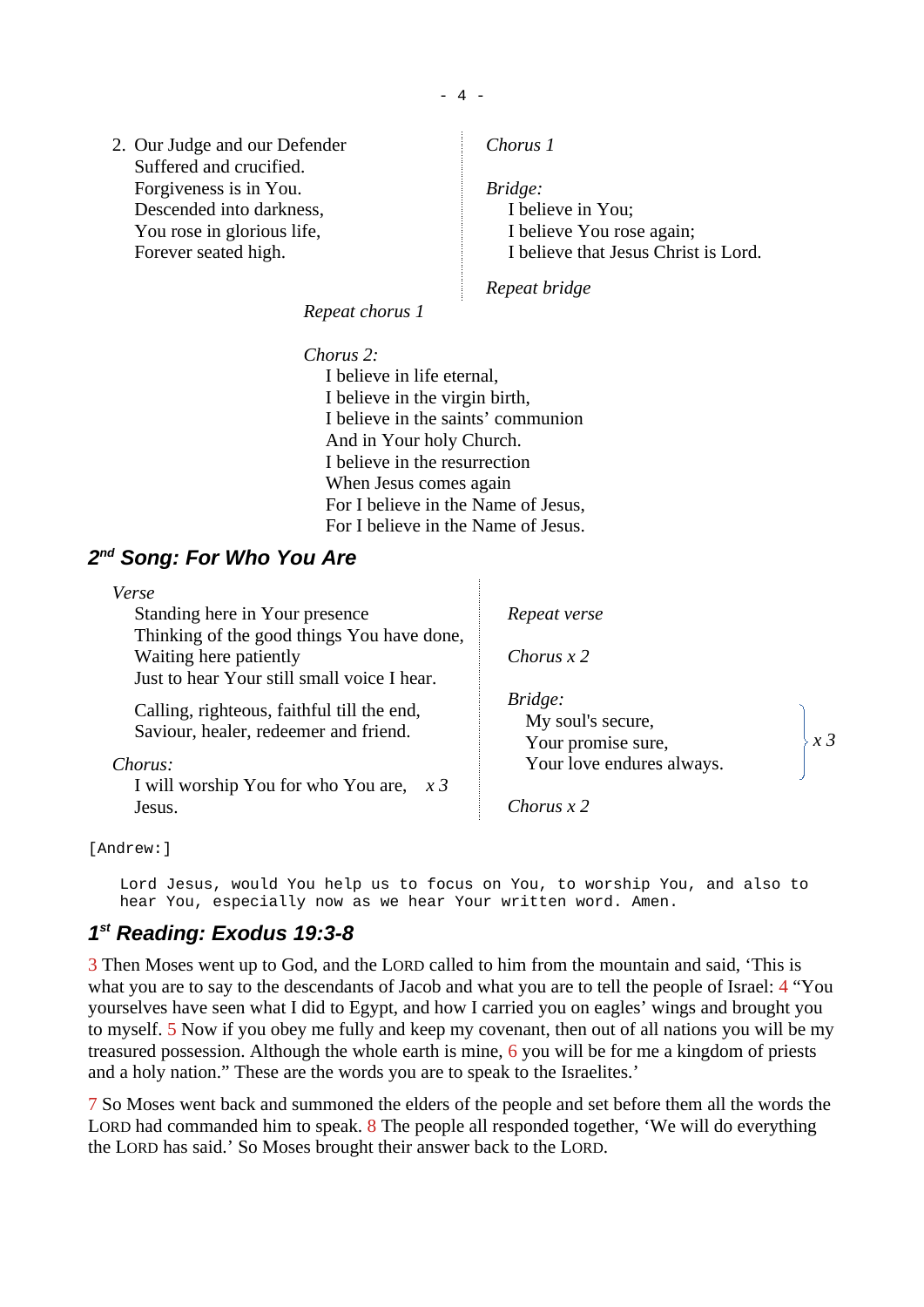# <span id="page-4-1"></span>*2 nd Reading: Isaiah 35:1-8 [NIVUK 1984]*

- 1 The desert and the parched land will be glad; the wilderness will rejoice and blossom. Like the crocus, 2 it will burst into bloom; it will rejoice greatly and shout for joy. The glory of Lebanon will be given to it, the splendour of Carmel and Sharon; they will see the glory of the LORD, the splendour of our God.
- 3 Strengthen the feeble hands, steady the knees that give way;
- 4 say to those with fearful hearts, 'Be strong, do not fear; your God will come, he will come with vengeance; with divine retribution he will come to save you.'
- 5 Then will the eyes of the blind be opened and the ears of the deaf unstopped.
- 6 Then will the lame leap like a deer, and the mute tongue shout for joy. Water will gush forth in the wilderness and streams in the desert.
- 7 The burning sand will become a pool, the thirsty ground bubbling springs. In the haunts where jackals once lay, grass and reeds and papyrus will grow.
- 8 And a highway will be there; it will be called the Way of Holiness. The unclean will not journey on it; it will be for those who walk in that Way; wicked fools will not go about on it.

This is the word of the Lord.

So I'm just going to pray for Val now, and Val will come and speak to us.

Father, God, we thank You for Val, and for her preparation on this important subject of Wilderness, and how You lead Your people. I pray for Your hand on her now. And I pray for our ears to be open to hear in Jesus' name. Amen.

Thank you.

# <span id="page-4-0"></span>*Talk*

[Val Whiteman:]

Amen.

Thank you, Andrew. So I'm speaking on Wilderness, which doesn't sound terribly promising.



As Andrew said, it's the first of three talks. And so this one is kind of looking in both directions: backwards over where we've been, and forwards to where we're going. Wilderness in the Bible, as you've heard from the two readings, is remarkably rich in meaning. We have the wanderings of the children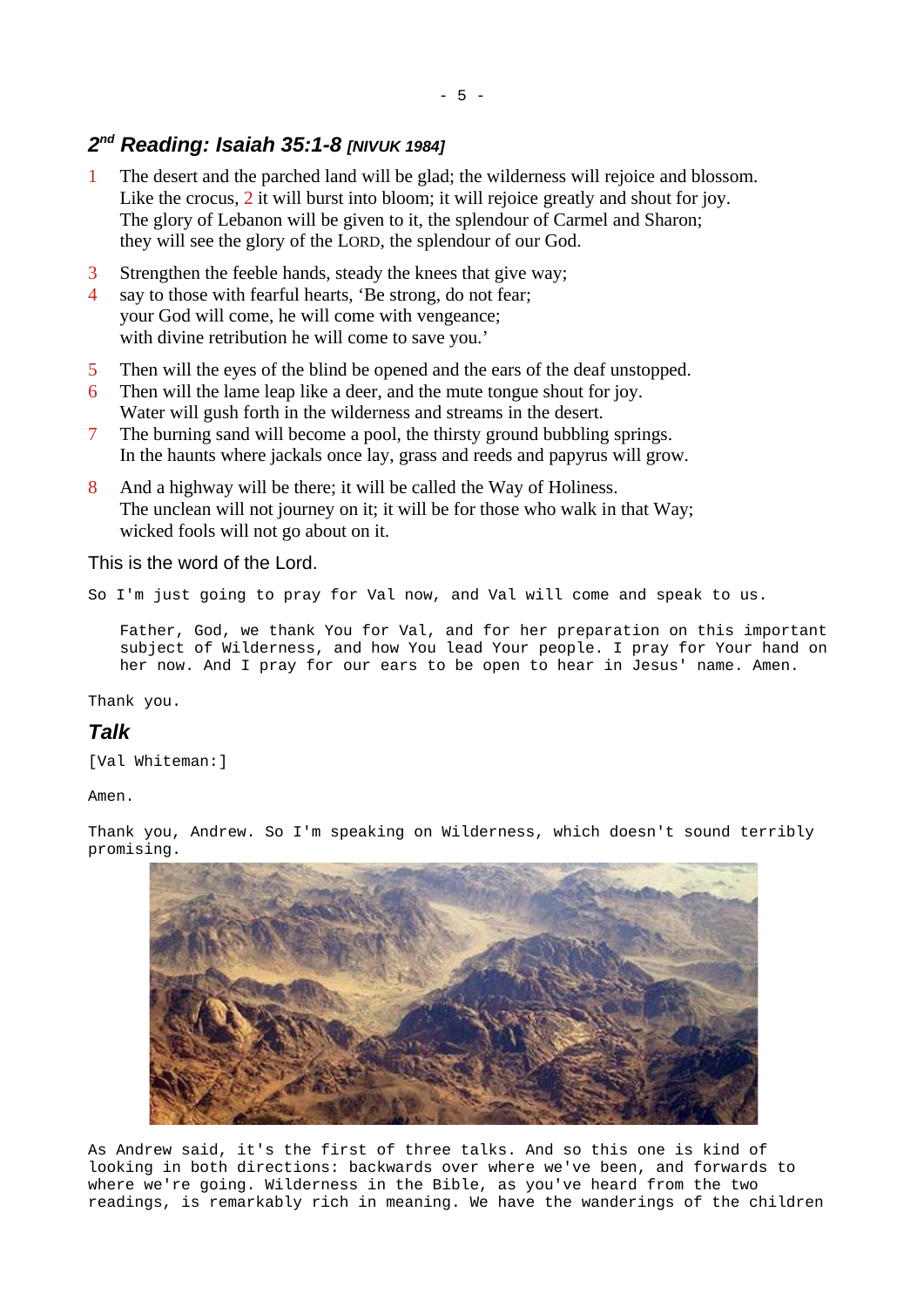of Israel in Exodus, and I'd really like to concentrate on that experience. If you haven't read it recently, then I'd recommend you have a look back at it afterwards. I'm going to be mentioning briefly the new Israel, Jesus, whose Wilderness experience in the temptations is remarkably different.

But I want to start off by saying that much of our spiritual language is in metaphor. That is, one idea stands in for another one. So Wilderness can have several meanings according to your individual understanding of the word. And also metaphors tend to be a bit imprecise. You can only push them so far. So please be careful.

Also, our experiences of pandemic are incredibly different. We come out of lockdown, for a while at least, with very different feelings. Some people I know were working harder than they've ever worked before; others are lonely and struggling with mental health problems; still others devastated by the loss of people they loved or jobs they did, and they're in deep mourning. So we come to think about Wilderness from very different starting points. So can we remember that, and listen to and pray for each other as we go on.

So, back to Exodus. You remember that the Israelites set out from Egypt after the last of the plagues, the death of the firstborn, which began the feast of Passover for the Israelites. And just quickly a bit of background: Joseph had been sold into slavery and then risen to become Pharaoh's right-hand man. But after 430 years of the Israelites living in Egypt, the reigning Pharaoh had forgotten all about Joseph, and so the children of Israel, now prosperous and seen as a threat, were enslaved by the Egyptians. Moses was charged by the Lord to lead them, and he took them, after the plagues, out of Egypt. So the first books of the Bible, Exodus, Numbers, Deuteronomy and Leviticus, are part of their wanderings for 40 years in the Wilderness.

#### *First kind of Wilderness: self-inflicted*

So here's a map of their wanderings, just so you can see whereabouts they were. You will see that they didn't exactly take a direct route from Egypt to the promised land. You will also remember they weren't supposed to spend 40 years wandering around in the Wilderness. But after that first reading that Andrew gave us from Exodus, the children of Israel forgot what God had asked. And they went astray, they made a golden calf to worship instead of God. I just love Aaron's explanation as to why he cooperated in idolatry, "I took gold and threw it into the fire and out came a golden calf." A bit like "A dog ate my homework." So grumbling, kicking and screaming, God fashioned the



nation who worshipped Him, sort of, from a bunch of slaves. I say I ought to have rewritten that sentence: it's not God that was kicking, grumbling and screaming, it was the children of Israel.

So our first reading from Exodus 19 comes from the beginning of the Wilderness experience for the Israelites. You'll remember that God promised that they would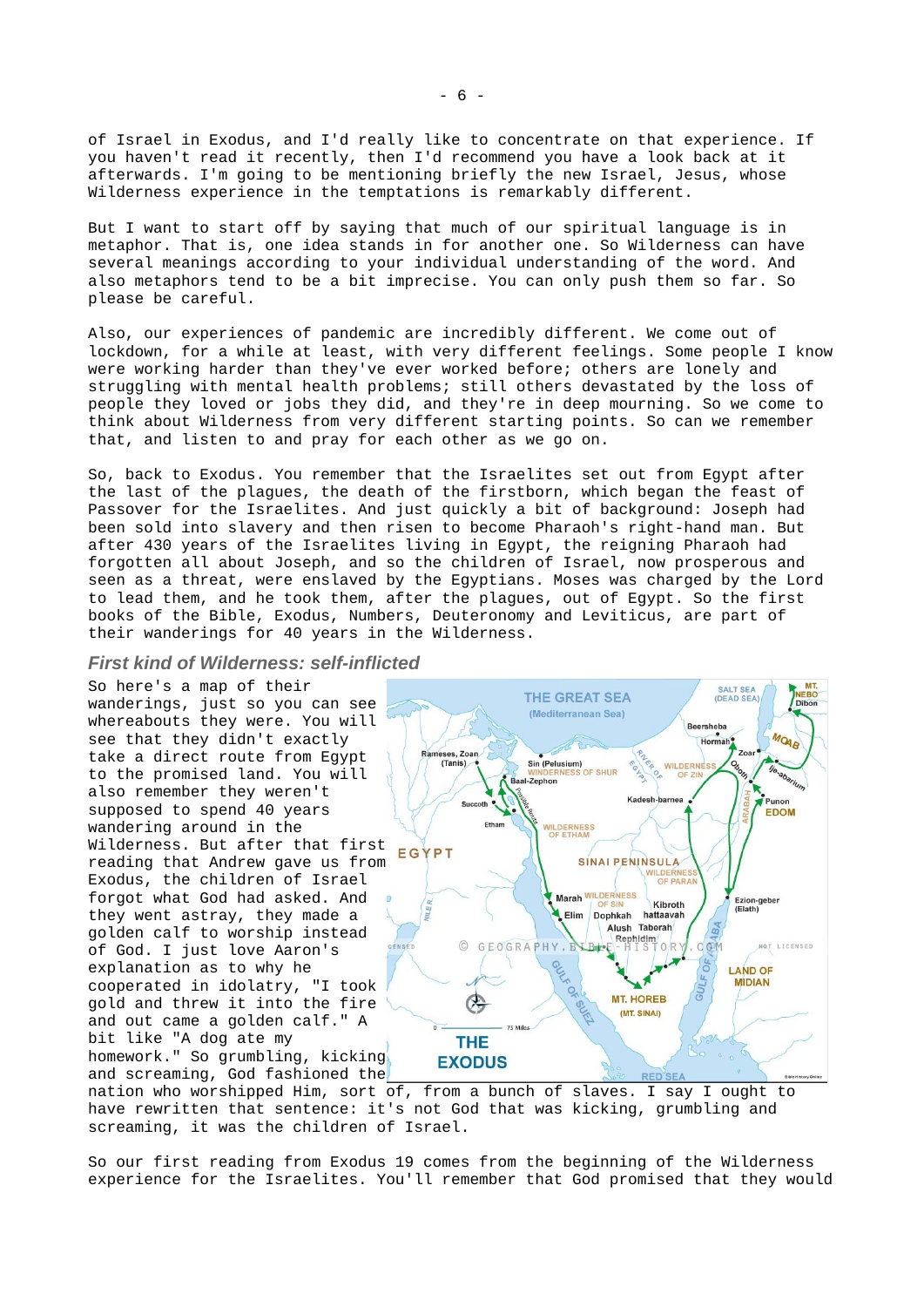be His special people, and He would care for them. The people agreed to keep the covenant with God, but sadly, they forgot very speedily.

Just in case you think we are very different, both the writer of Hebrews and Paul in Corinthians warn about how Christians too can forget God and, like the children of Israel, need reminding. So the first concept of Wilderness I want to consider is the one we get into all by ourselves. Do you remember Jesus's parable of the sower, where the seed falls on all sorts of ground? If you feel that things are not as good as they were, between you and God, then you might like to spend a short time thinking about whether you've got yourself into bad habits that might mean thorns and thistles are growing up around you or in you. If you say sorry, and turn away from the things that are unhelpful, then God is faithful and just and will continue loving you and developing your faith. That's what you might call a self-inflicted wilderness. And I think most of us go there from time to time, particularly because the busyness of everyday life just grows up around you.

Ask yourself also, do you actually believe that God loves you and wants the best for you? I spend quite a lot of my Christian life forgetting that this might be so: I think I know so much better what suits me than God does. Like the children of Israel grumbling away, because they haven't got the bread of Egypt. So we all need a reality check from time to time. It's easy to say that the children of Israel were incredibly stupid not to trust God. Only, sadly, that's a little like the pot calling the kettle black, given that when we are facing difficulties, it's easy to forget God altogether, and even to forget what He's already done for us. Some of us are very slow learners.

So a self-inflicted wilderness needs attention. Mercifully, God teaches us slowly and patiently that He does love us, that He can be trusted, that He is dependable: wildernesses remind us of that. You remember that God gave the children of Israel manna in the desert, and He also gave them meat.

#### *Second kind of wilderness: caused by life events*

Other wildernesses can happen because of life events, and they might be slightly harder to face. They happen to everyone. But if we think that God is good and loving and actually cares for us, then we can face these challenges with Him. I remember my daughter saying when something really, really bad happened to her not long ago, "I'd rather go through this with Jesus than without Him," when she was challenged about her belief.

So imagine that you are going into a wilderness: it could be a desert, it could be a jungle, it could even be a wild place in this country. I don't know whether anyone else has read *The Salt Path[1](#page-6-0)*. It's written by a lady called Raynor Winn, someone who really doesn't like Christianity, but it's about a couple who face incredible difficulties: no home, a terminal illness. So as you do, they decide to walk the coast path in the West Country. And part of the story at the beginning is what they can't take with them. They can only take what they can carry on their backs. So at the beginning of the book, the writer describes the hard choices they had to make. And I'd suggest that it should be like that for us. Sometimes we get too much stuff, material things, ideas, habits or hobbies. And God says to you, "You'll struggle carrying that lot through the wilderness." And so we go back to God to ask Him what we really need.

Again, a reality check: have we picked up things that we don't really need? What might God be saying about coming out of lockdown into a simplified world, or a world where our priorities have become really different? Again, we need to consider whether we're carrying baggage or focusing on God. For the children of Israel, God actually provided water when they needed it. He provided manna: you remember, that's the strange stuff that came out of the sky, and they called it 'what is it?' (manna) because they weren't sure. And they used to collect it and

<span id="page-6-0"></span><sup>1</sup> ISBN: paperback: 978-0143134114, hardback: 978-0241349649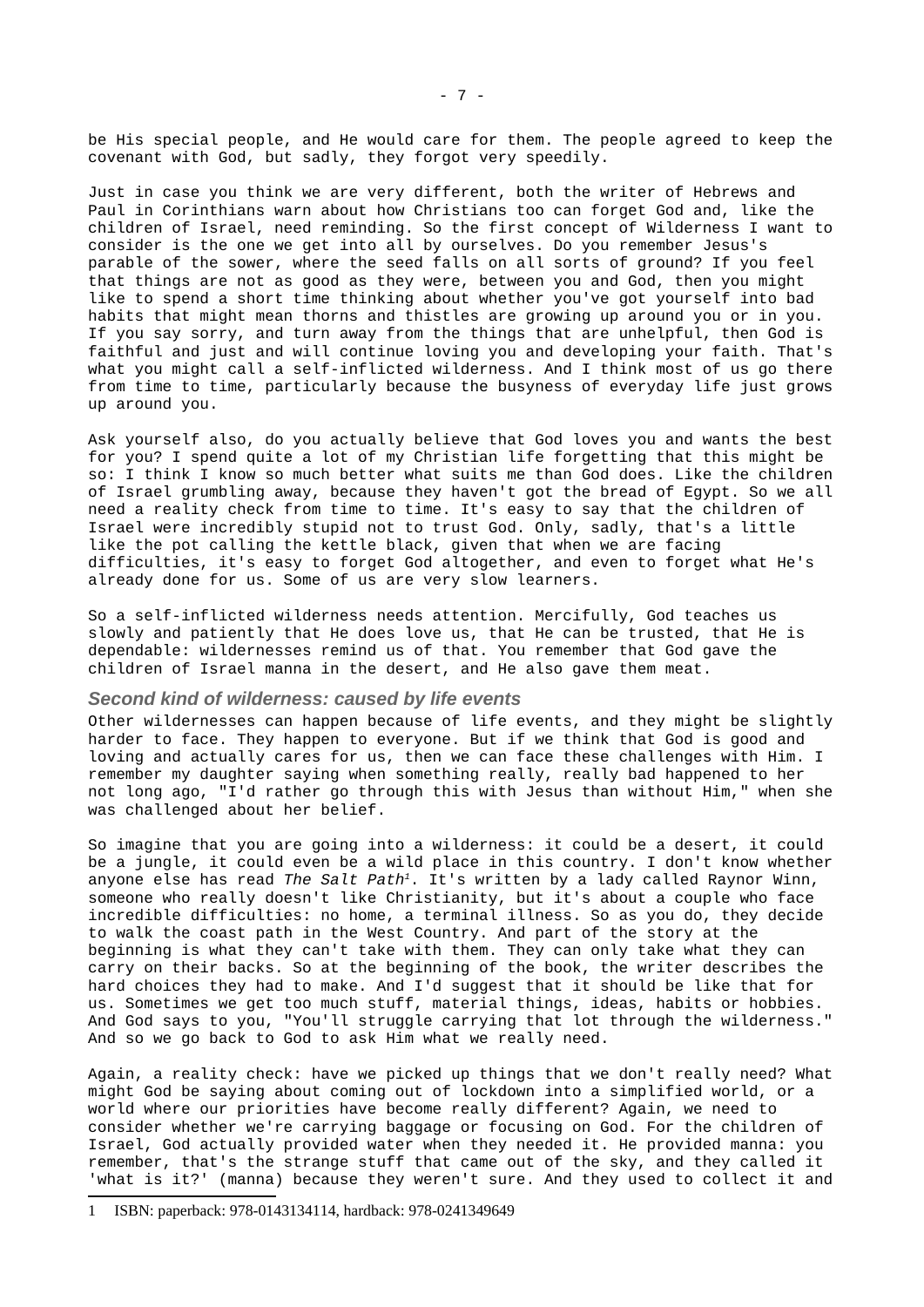use it as bread just as they needed it. He also provided provided quails for them to eat. And although they grumbled about the lack of security because they were never sure where the next meal was coming from – they only got what they needed when they needed it – He was utterly faithful to them.

Even in the New Testament, the writer of the Hebrews reminds us that we too can fall into the mistakes that the children of Israel make. He quotes that familiar psalm (for those of us who are old enough to remember). We used to sing it every Sunday morning: the Venite. So this is it in a modern translation  $2$ 

12 See to it, brothers and sisters, that none of you has a sinful, unbelieving heart that turns away from the living God. 13 But encourage one another daily, as long as it is called 'Today', so that none of you may be hardened by sin's deceitfulness. 14 We have come to share in Christ, if indeed we hold our original conviction firmly to the very end. 15 As has just been said:

'Today, if you hear his voice, do not harden your hearts as you did in the rebellion.'

#### *Third kind of Wilderness: transformational*

Being in the Wilderness is not always pleasant or easy. But I want to move on to another side that the wilderness experience can bring to us which the prophets speak of. And that is that God's controlling love can bring joy and prosperity even in the bleakest of places. In our second reading, Isaiah speaks about the coming King, who will transform all of our barren places. I love this reading.<sup>[3](#page-7-1)</sup>

Water will gush forth in the wilderness and streams in the desert.

- 7 The burning sand will become a pool, the thirsty ground bubbling springs. In the haunts where jackals once lay, grass and reeds and papyrus will grow.
- 8 And a highway will be there; it will be called the Way of Holiness; it will be for those who walk on that Way. The unclean will not journey on it; wicked fools will not go about on it.

That is such a wonderful promise we've seen fulfilled in Christ. You remember that when Christianity started, it wasn't called Christianity, it was called 'The Way' because Christ Himself said He was the Way, and so when we walk in the Way of Holiness we walk in, with, surrounded by Christ, which is wonderful. So even the world which is desert to us, and difficult and challenging, becomes a Way of Holiness for us, streams in the desert.

#### *Fourth kind of wilderness: seeking God*

You remember that when Jesus was in the wilderness, He spent time, as it says in the gospels, fasting and praying, and then He was tempted to see what kind of a Messiah He was to be, and to whom He owed allegiance. Unlike the children of Israel, He remains faithful to God, His Father, trusting in Him for support and guidance. He sort of fulfils the lost promise of the children of Israel. And you remember, He quotes words from the Old Testament, to show where He should trust. So Jesus is like the new Israel, who does what God desires for Him. And as a result, He brings all of us back into God's presence, when we accept Him as Saviour.

<span id="page-7-0"></span><sup>2</sup> Hebrews 3:12-15 [NIVUK]

<span id="page-7-1"></span><sup>3</sup> Isaiah 35:6b-8 [NIVUK 2011]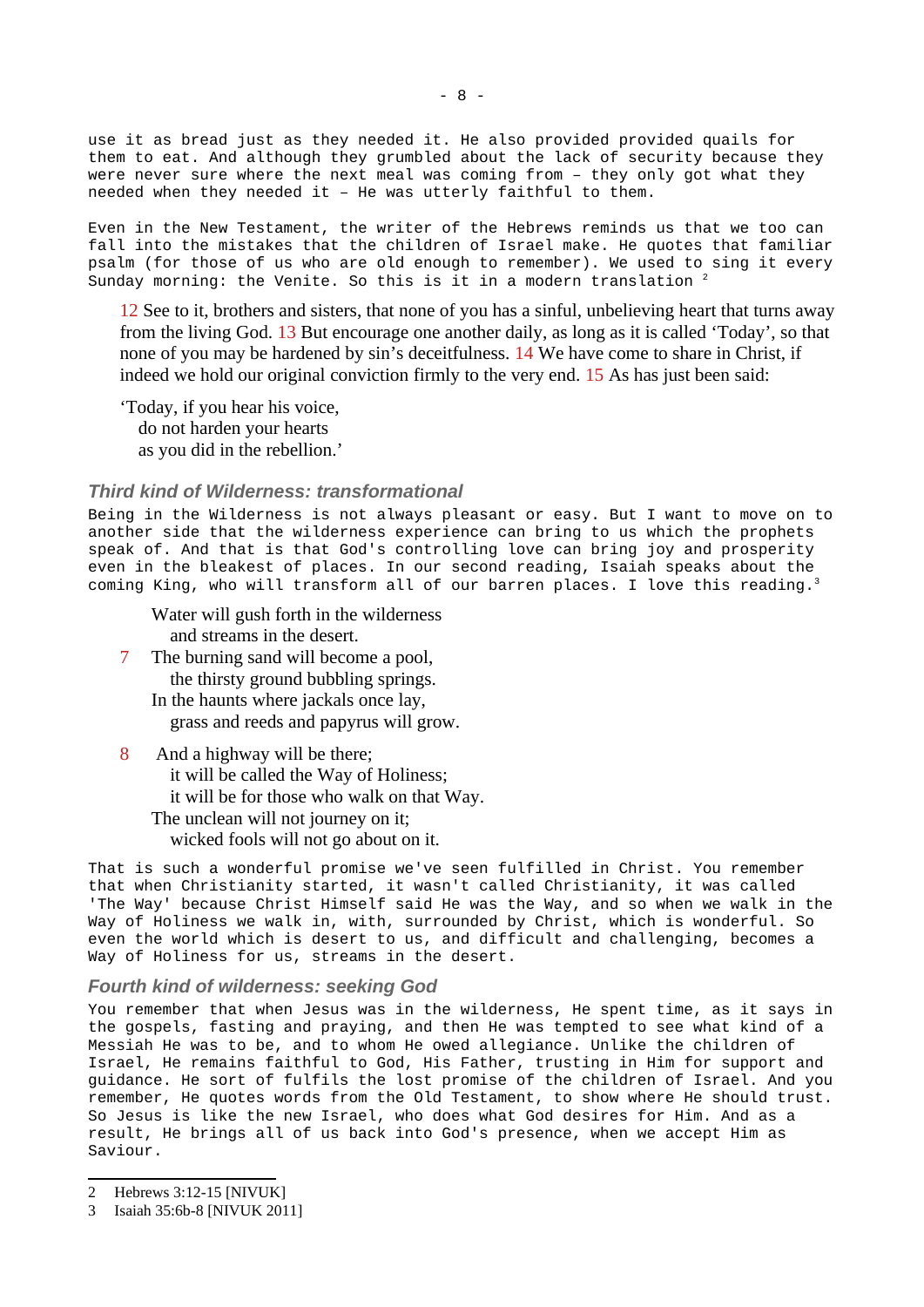Jesus also goes into desert places to pray, to be with God. And that's another sort of aspect of Wilderness. There is nowhere that God is not. Even when we find ourselves in difficult places, God is there making the deserts bloom.

Isaiah 40 says,

- 3 A voice of one calling: 'In the wilderness prepare the way for the LORD; make straight in the desert a highway for our God.
- 4 Every valley shall be raised up, every mountain and hill made low; the rough ground shall become level, the rugged places a plain.
- 5 And the glory of the LORD will be revealed, and all people will see it together. For the mouth of the LORD has spoken.'

The proclamation job originally was that of John the Baptist, another wilderness dweller, who proclaimed the coming of the Lord. It's also our job now, to proclaim to our friends and neighbours that there's no place we find ourselves in that God cannot guide and guard us. And so it's a good idea to have had this experience ourselves.

### *Conclusion*

As we come back into a new and strange world, maybe after the pandemic, maybe as only a way on the journey through, let's think about how we understand God. Let's talk to Him about what may be unnecessary baggage. And remember that He's always trustworthy, and He never leaves us.

Also, remember, it's much easier to walk through the wilderness as of this world with other people. Although Jesus took Himself off into desert places to talk to His Father, He also spent time with 12 disciples, like the 12 tribes of Israel, for three years wandering around Palestine, no fixed abode. By the end of it, they would have understood what living in community meant. And they shared that with the churches they founded. We need each other's support as church. It's not something we should be doing on our own. So I want to end this talk with Paul's reminder to the Romans about what he's learned about wilderness experiences. Can we use this as a sort of prayer at the end of my talk?<sup>[4](#page-8-0)</sup>

35 Can anything ever separate us from Christ's love? Does it mean he no longer loves us if we have trouble or calamity, or are persecuted, or hungry, or destitute, or in danger, or threatened with death? 36 (As the Scriptures say, "For your sake we are killed every day; we are being slaughtered like sheep.") 37 No, despite all these things, overwhelming victory is ours through Christ, who loved us.

38 And I am convinced that nothing can ever separate us from God's love. Neither death nor life, neither angels nor demons, neither our fears for today nor our worries about tomorrow not even the powers of hell can separate us from God's love. 39 No power in the sky above or in the earth below—indeed, nothing in all creation will ever be able to separate us from the love of God that is revealed in Christ Jesus our Lord.

Amen.

<span id="page-8-0"></span><sup>4</sup> Romans 8:35-39 [NLT]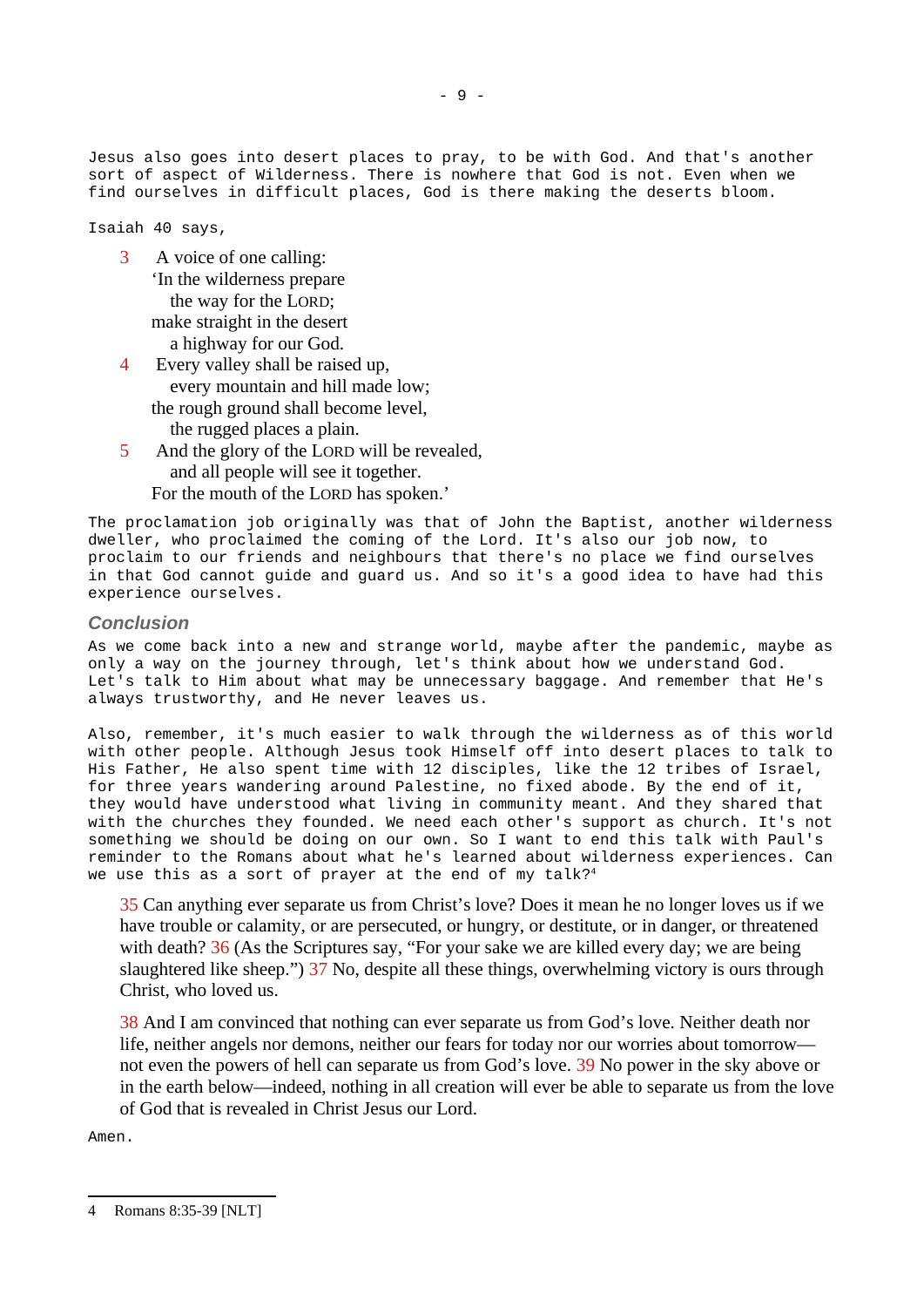[Andrew:] Amen. Thank you so much, Val. We're just going to have a moment of quiet to reflect on that. Let's just be still just for a moment.

Just a moment to reflect on your own experience of wilderness or desert, spiritual wilderness or spiritual desert.

Once again, I'd like to invite you, before we pray any further, to come to God with whatever is in your hands, whatever is in your experience. The privilege of being chosen by God as Israel was to be led into the wilderness towards a better future. And Jesus modelled that for us too. So there is submission required as we move towards God, who may choose to lead us into and through Wilderness, as a way of knowing ourselves better and knowing God better. So with that in mind, we're going to sing again. And then I'll pray afterwards. So let's sing.

## <span id="page-9-1"></span>*3 rd Song: We Bow Down*

*Verse:*

We bow down and confess You are Lord in this place. We bow down and confess You are Lord in this place.

*Repeat verse*

*Chorus:*

You are all I need, It's Your face I seek; In the presence of Your light We bow down, we bow down.

*Repeat verse*

*Chorus*

We bow down, we bow down, We bow down, we bow down.

### <span id="page-9-0"></span>*Prayerful Reflection*

So let's continue to pray.

Father God we bow before You, and we come as we are.

Holy Spirit, we ask that You would begin to reveal to us what it is that You would like us to do. Where You would like to lead us as individuals, first, Lord? Would You begin to perhaps put Your finger on thoughts, ways of thinking, ways of life that we need to lay Your feet? We bring ourselves to You Lord. Do speak.

And Lord, in Your presence, would You help us to be honest about the nature of our heart towards You? How soft-hearted we are towards Your voice, or hard-hearted? Perhaps because we want to retain control? Would You help us to be honest about that?

And Lord Jesus, if there is reluctance or resistance, if we are beset with too many things and priorities and distractions, Lord, in this moment of quiet, would You just help us to confess that, as wrong. Lord, we confess these things, Lord, would You help us to repent, to turn away from anything that has filled our lives in the wrong way.

We're sorry, Lord.

Lord Jesus, we also come to You as a gathered community, even though we are meeting online at the moment, we are St. John's Church Kenilworth, and we recognise that You have a plan and a will for all of us, as a community. Lord, we acknowledge that we as a community inevitably have baggage. We have an inherited story, we have ways that we are fond of. Lord, would You begin to make space in our hearts, where there may be room for You to lead us into a different way of thinking and a different way of being, as church.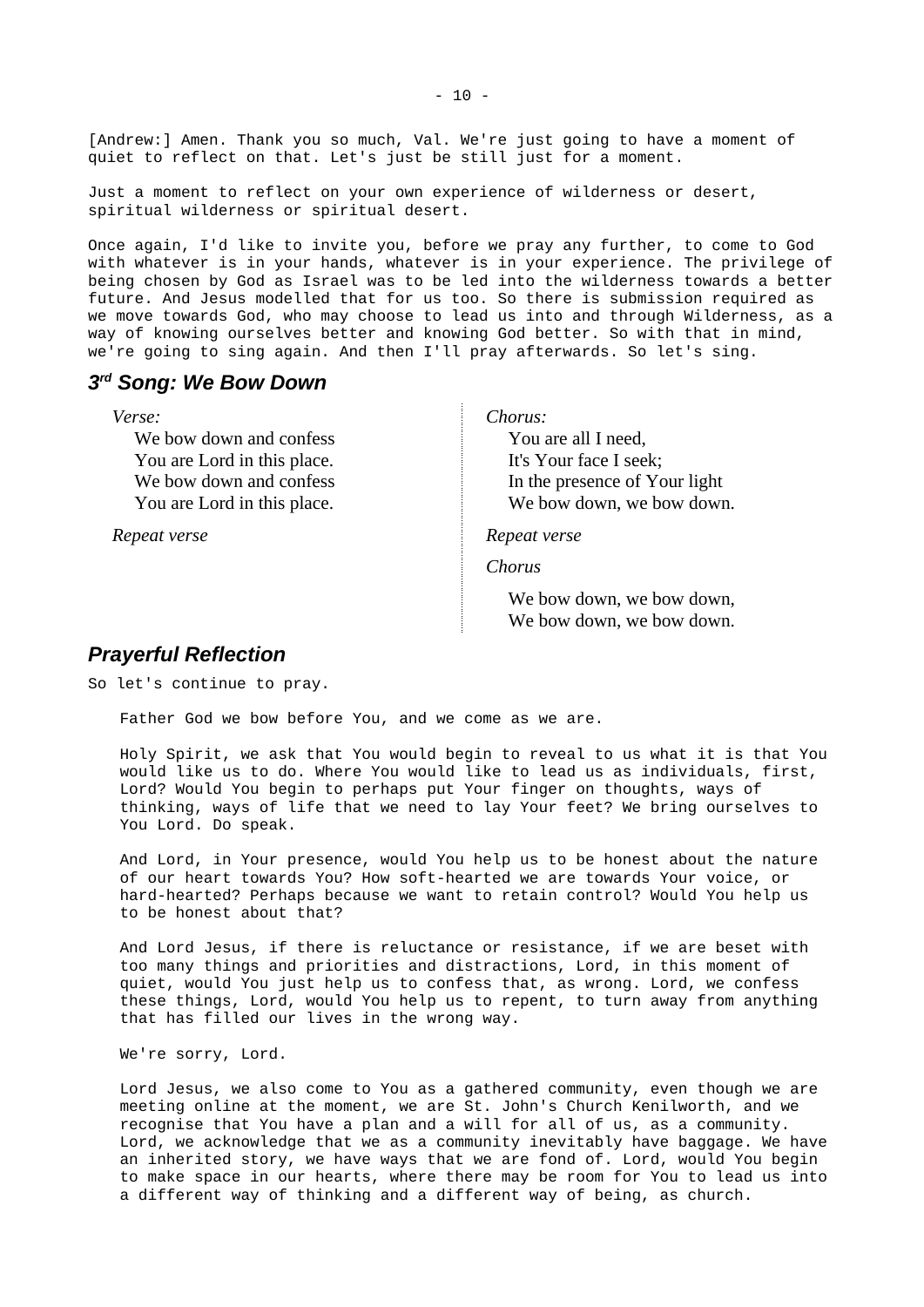And Lord, inevitably, the letting-go of how things are and the moving towards the unknown will feel like stepping into a different kind of space, perhaps like a journey through a wilderness, where everything is unknown, or not quite so sure. Father, would You take us by the hand, so that we travel with You now into the next phase of church life, would You help us to consciously put our hand in Your hand as You lead us forward and through the next phase of church life. Help us to trust You.

Father, we acknowledge that it is perhaps only in the wilderness that our self can be blown away by the winds of the desert, where our preoccupations are purged and left behind. So Lord, I want to say that I want to have a positive attitude towards being led, like Jesus was, into the desert: it is a Christ-like thing, to choose to walk towards. And, Lord, I choose, and I hope on behalf of all the church, we choose to walk towards You, so that You can change us and train us and maybe even test us.

And I pray, Lord, that in that space that we make for You, that Your presence would indeed come. We don't want to do this without You, Lord. We ask in advance, that Your presence would come to us as church, especially as we start to meet again.

So Lord Jesus, would You lead us? In Your name. Amen.

## <span id="page-10-1"></span>*Notice about Retreat in Daily Life*

I'm going to pray some intercessory prayers in a moment. But before that, I wanted to give another brief notice that relates to everything Val was saying, and something that she and the wardens and I have been hoping to offer to the church. As part of the season of prayer that we're planning for St. John's Church, we would like to invite you into another phase of Retreat in Daily Life. Val herself pioneered a little bit of an experience of retreating in daily life with a few people in years gone by at St. John's, where people would commit themselves as individuals to pray for 20 minutes each day, and once a week, they would meet up with a partner, a prayer partner, to review how that week has gone and to pray for each other. And this was to increase our awareness of God and our openness to God and our devotion to God through a commitment of 20 minutes a day, and a review with one person a week: a very simple mechanism. There were some resources and will be some resources that can help people through that. Val told me a few weeks ago, she said on reflection when someone was going through that process in the past, they came and spoke to Val and they said, "Thank you for inviting me to do retreat in daily life. It changed my life." So as we move as a whole church into a season of prayer on Sundays at 10am, we want to invite the entire church to start this process of 20 minutes of prayer a day; and pairing up with someone, you can initiate this, you can choose this, find someone who will be a prayer partner who you meet with once a week. And you will have a chance to review how it's going and pray for each other to keep going in your prayer. If we do this, the likelihood of God meeting with us on Sundays is going to be markedly higher, because we will already be a people praying. So we will tell you more about that over the next week or two. But just set that in your hearts and put it in your diary. We want everybody to be involved in ongoing prayer in the season of prayer.

### <span id="page-10-0"></span>*Intercessions*

With that in mind, let's have some intercessions now. Let's pray again for the world, for the nations, for our nation and for our land. Let's pray.

Father God, we thank You for the democratic systems of voting and elections that we are experiencing in the United Kingdom. Thank You, Lord, for the freedom that we have in this land to vote and to elect candidates, both locally and mayorily, and, at other times, for general elections. We thank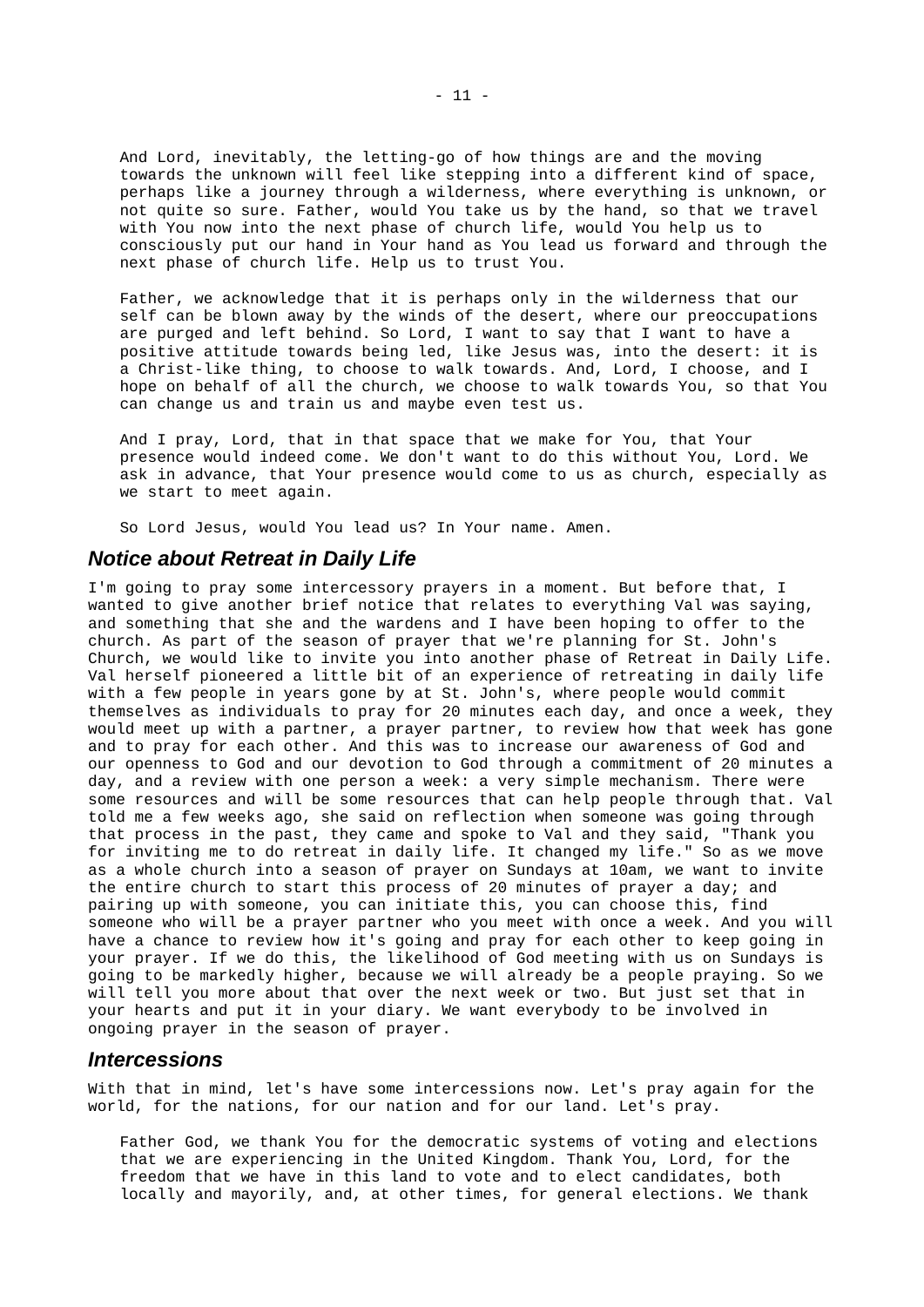You for that privilege. And we pray now, Lord Jesus, for all candidates who have been elected to positions of responsibility, that You would lay Your holy hand on them, so that they know the high calling which they have taken up. We pray, Lord, that they would properly and truly represent the good of all their constituents, dealing fairly and equally for the benefit of all. Lord in Your mercy, **hear our prayer.**

Lord, likewise, we pray for leaders of nations at this time. We live in an age, Lord, where as it has been through all history, alliances are formed, and alliances are changed. We pray, Lord Jesus, for leaders of nations to speak well together, to speak well of each other. Lord, where there are concerns about nations, we pray, Lord, for wisdom, for careful planning, for appropriate alliances to be formed, to strengthen and protect the vulnerable; but also Lord, we pray for leaders of nations to win enemies, we pray, Lord Jesus, that You would bring peace to our world, and that end hostility between nations.

Lord, in Your mercy, **hear our prayer.** 

We thank You again, Lord Jesus for the continuing and successful rollout of vaccines in our land, we thank You for the climbing statistics of people who have had their jabs and for the difference that is making to infections and deaths. We praise You, Lord, for that. Long may it continue. We ask for Your grace in this land for that to continue. We also pray, Lord Jesus, for Your grace, for that to roll out to all nations. Once again, we lift up India and other nations that are suffering and struggling with what they are doing with COVID. We pray for progress in all directions, and for the liberal sharing of vaccine resources, country to country. Lord in Your mercy, **hear our prayer.** 

Lord, we pray for our national church, for the Church of England. We pray, Lord Jesus, for our Archbishop, our bishops. We pray, Lord, for all leaders of churches, that they would be faithful to You, Jesus, and to the Gospel. We pray, Lord Jesus, that they would be committed to disciple-making, and that they would help us to review what kind of a church we should be. Lord, in Your mercy, **hear our prayer.**

And finally, Lord Jesus, we pray for the people that are known to us in our town. We pray for neighbours, friends and work colleagues.

Just in amount of quiet, picture those who You want to lift to God.

Lord, we pray for our friends, neighbours and colleagues. Bless them and protect them, provide for them, heal those who are sick, and help us Lord, to bring love and discipling influence to those who are open. Lord in Your mercy, **hear our prayer.** 

We gather all of these prayers together, in the name of Jesus Christ our Saviour and Lord. **Amen**.

#### <span id="page-11-0"></span>*Blessing*

So we come to the end of our service. Thank you again to Val for taking us through the theme of Wilderness. I would really want to encourage as many of you as possible to consider this metaphor: where are you as an individual in terms of wilderness and how willing are you at a heart level, to walk through it with others, to find God perhaps in a deeper and better way? Let me pray a blessing then we'll finish with a song.

We pray in the name of the Father. We pray in the name of the Son and we pray in the name of the Holy Spirit for Your grace and Your favour and Your help to rest on all who have watched this video, live or later. We pray for